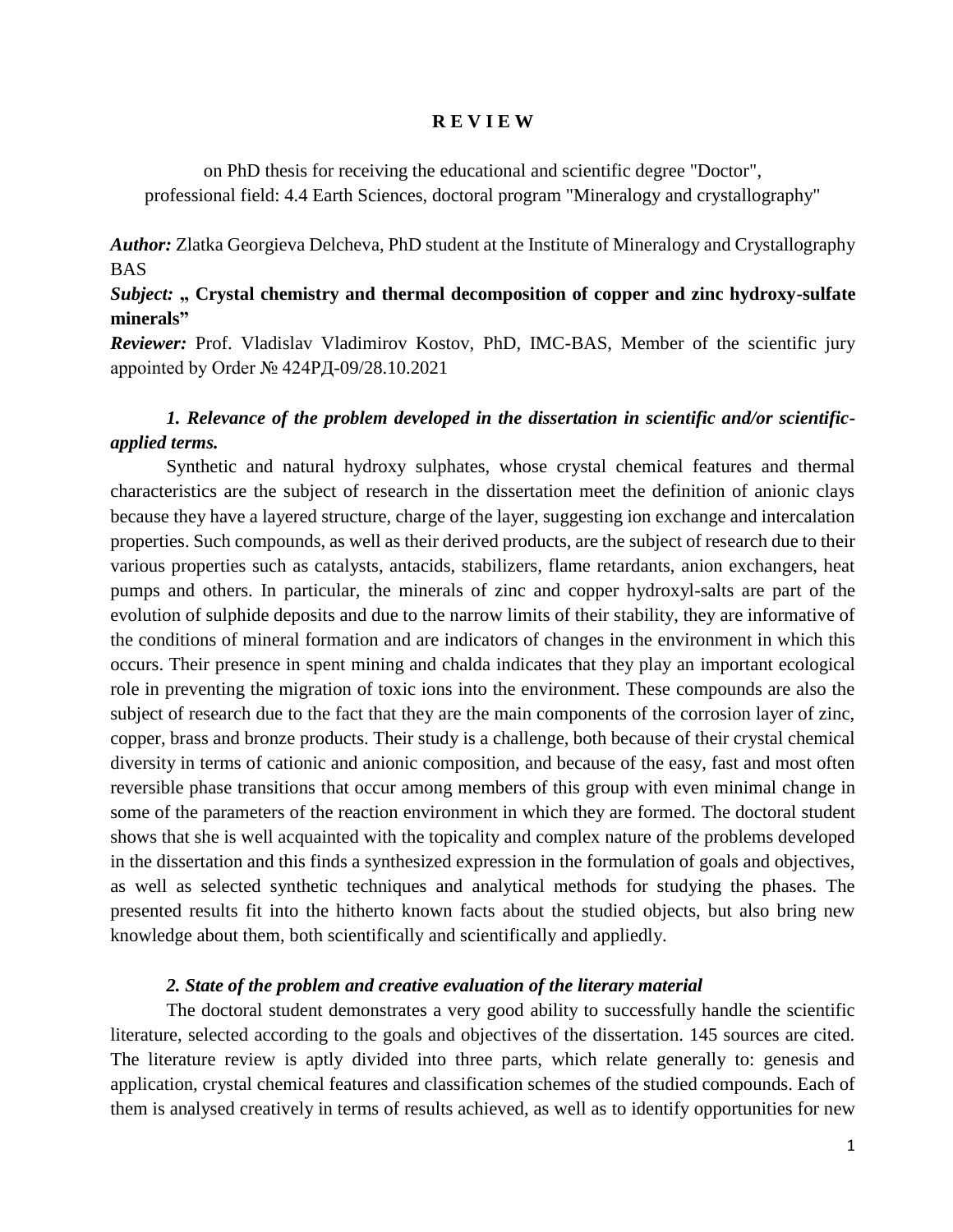research to resolve controversial issues or lead to new knowledge. This approach subsequently leads to purposeful choices made in the actual experimental part and concerning the staging of the set syntheses, ion exchange reactions and techniques for determining the order of obtaining the different phases, isomorphic substitutions and their quantification and reversibility. Subsequently, the obtained own results are addressed and interpreted in view of their place in relation to the hitherto known knowledge of the studied objects.

#### *3. Research methodology*

The objects of study are mainly synthetic layered monocationic  $Cu^{2+}$  or  $Zn^{2+}$  and two-cationic (Cu-Zn) hydroxy-sulfate phases. Samples of one natural phase - serpierite from the Bulgarian leadzinc deposit Zvezdel, Eastern Rhodopes were also studied.

One of the emphases of the research is on mastering various synthesis techniques such as: co-precipitation by drip alkalization of sodium sulfate sulfate solutions; co-precipitation of solutions at constant pH; solid-reagent reactions and reactions between hydroxysol and halide, sulphate or nitrate solutions (recrystallization and ion exchange).

The crystal chemical features of the studied compounds - layered nature, water content, and diversity of cationic and anionic composition, possibility of different types of phase transformations that occur under external influences such as heating or ion exchange require the application of a set of modern analytical methods for their study. The main analytical methods used for the purposes of the dissertation are: differential thermal analysis (differential scanning calorimetry) thermogravimetry-mass spectroscopy (DTA (DSC) -TG-MS) and powder X-ray diffraction (PXRD). From the exposition of chapters 2 and 3 I am left with the impression that they have been sufficiently mastered by the doctoral student. Her knowledge exceeds the operators' skills in handling the equipment and allows her to convincingly interpret the results obtained. Additionally used are: scanning electron microscopy - electron probe microanalysis (SEM-EDS); Fourier transform infrared spectroscopy (FT-IR); single crystal XRD diffractometry (Single Crystal XRD), etc.

## *4. Analytical characteristics of the representativeness and reliability of the material on which the contributions of the dissertation are built.*

The dissertation is written in good professional language, in a concise style. It is technically carefully designed and includes an introduction, literature review, experimental part, results and discussion, conclusion, contributions, cited literature. Contains 132 pages, which include 85 pcs. Figures, 20 pcs. Tables, 12 pages of literature, 17 pages of appendices. The illustrative part and the analytical data of the applications provide an opportunity for the reader to get directly acquainted with the specifics of the results obtained. Impressive are the precision of the speech and the in-depth detail of the results obtained in their interpretation, which is an indication of a very good knowledge of the studied materials and understanding of the processes that occur with them. An example of this are the issues related to the conditions of preparation of the synthetic analogue of the mineral lahnsteinite and the findings of this compound in nature.

In terms of crystal chemistry, the studied objects show the greatest sensitivity to ion exchange reactions affecting both the cationic and anionic part, as well as to the processes occurring with them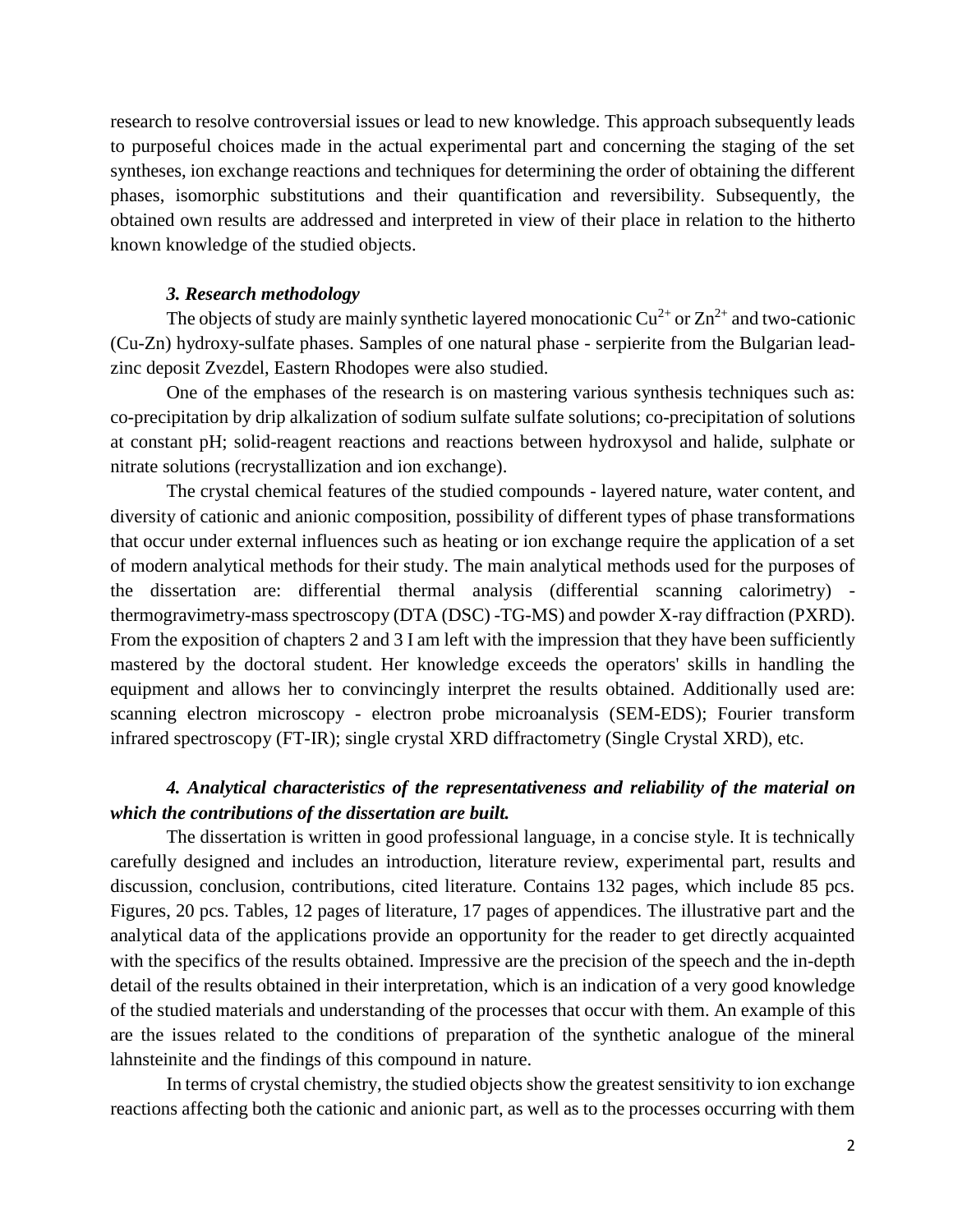during heat treatment such as dehydration, dehydroxylation and separation of different gas phases  $(H<sub>2</sub>O, Br<sub>2</sub>, Cl<sub>2</sub>, SO<sub>2</sub>, and O<sub>2</sub>)$ . The results of their application are observed as obtaining ionexchanged forms of the initial products, synthesis of new phases, phase transitions, decomposition, and passing through various intermediates to reach the final ones. A set of mutually complementary methods has been used to adequately record these results. The applied basic analytical techniques thermal analysis and powder X-ray diffraction, in addition, allow for reflection and quantification of the same phenomena from the observed reactions and processes. An example of this is the comparison of weight losses and accompanying thermal events related to the dehydration processes of the studied objects and the corresponding d-values of their basal reflexes, which mark the change in the size of interplanar distances in response to these events. This is most successfully illustrated for the synthetic analogues of Zn-hydroxy-sulphate minerals with the general formula: Zn4(OH)6(SO4)∙nH2O (n = 5, 4, 3) - osakaite, namuwite, lahnsteinite and their derivatives. Undoubtedly, the joint presentation of the results of these studies strengthens their reliability and contributes to the persuasiveness of their interpretation.

### *5. Scientific and scientific-applied contributions of the dissertation:*

In the course of the presentation the doctoral student presents results, some of which confirm older observations and facts about the objects of research. They are mainly related to the crystal chemical changes that occur for some of the studied phases during heating or exchange reactions. An example of this is the data obtained on the processes of thermal decomposition of namuwite and competently conducted studies to determine the maximum degree of isomorphic substitution of  $\text{Zn}^{2+}$ by  $Cu^{2+}$  in its structure.

However, Zlatka Delcheva has managed to highlight such results, which challenge the opinions currently adopted for these compounds. The results of the analysis of the dehydration of the material encompassing the compounds of the group of osakaite-namuwite-lahnsteinite provoke a new reading of the chemical formula of these minerals in terms of the crystal-structural role of water molecules. From a crystallochemical point of view, they can be said to be tetrahydrate (osakaite), trihydrate (namuwite) and dihydrate (lahnsteinite), respectively. These results are directly relevant to the nomenclature and place of these compounds in the currently accepted classification schemes for these compounds and are a challenge for future research.

Not a small part of the results of the dissertation brings new knowledge about the studied materials. Among the scientific and applied achievements are the results related to the production of bromine-containing amorphous phase in the thermal decomposition of Br-gordaite, as well as nanosized ZnO as a final product of decomposition of most Zn-hydroxy salts with possible application in catalytic industry. Among the scientific achievements, the solution of the crystal structure of a "new Zn-hydroxy-sulfate phase" undoubtedly stands out, confirming a pre-made theoretical model based on characteristic data and analysis of the thermal behavior of this new compound for science. Personal contributions are the preparation of new forms of gordaite: cationic Sr (by ion exchange) and anionic Br form (by direct synthesis and ion exchange). The other contributions are correctly indicated at the end of the dissertation.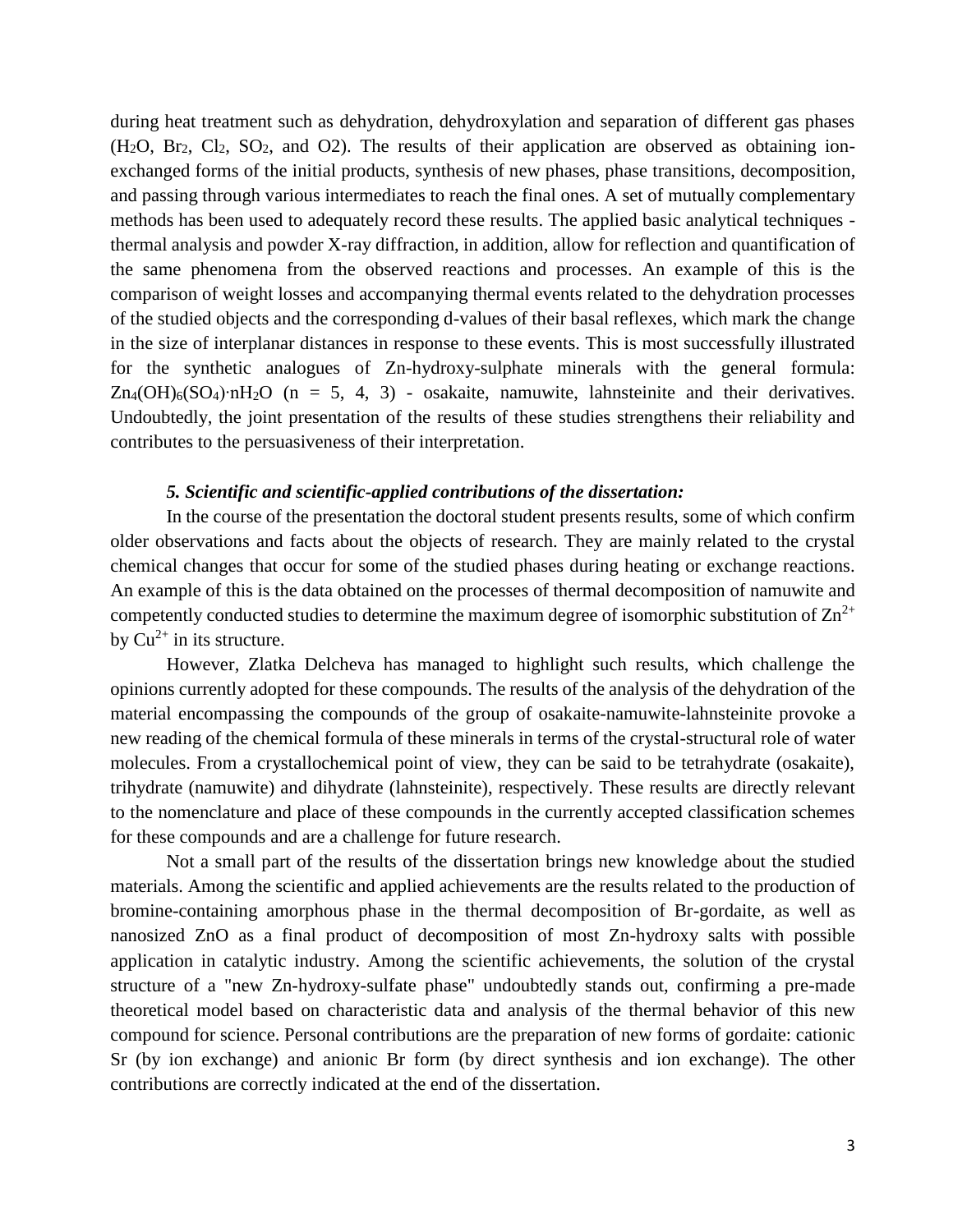### *6. To what extent are the dissertation and contributions personal work of the candidate?*

The acquaintance with the dissertation unquestionably reveals the active participation of the doctoral student in the performance of differential thermal analysis (differential scanning calorimetry) -thermogravimetry-mass spectroscopy (DTA (DSC) -TG-MS) and powder X-ray diffraction experiments, as well as P in the analysis and description of the results obtained. Its participation in the synthesis of the samples and the production of their ion-exchanged forms is also indisputable. I am not as convinced about the degree of learning of single crystal X-ray analysis as a method for deciphering crystal structures. However, I know that Zlatka Delcheva has participated in some of the experiments and I believe that in the future she will upgrade her skills with new knowledge about this important research method, presented at an extremely high hardware and professional level at our institute. I accept that during her doctoral studies the dissertation student has acquired both theoretical knowledge and significant practical experience not only in the specific field of her research.

### *7. Evaluation of the publications on the dissertation: number, nature of the publications in which they are printed, citations.*

There are three publications presented on the topic of the dissertation. The points received from them are 36.67 and they cover and exceed the minimum requirements of the current legal framework for obtaining the educational and scientific degree "Doctor" at IMC-BAS. For the period 2018-2020, the results obtained during the preparation of the dissertation are reflected in two papers with the rank of the journals in which Q4 was published and in one of the journals with rank Q2. So far, a total of four quotes have been noticed. The doctoral student regularly participates and presents her results with poster presentations in appropriate scientific forums such as the symposiums of the Bulgarian Crystallographic Society, the conferences of the Bulgarian Geological Society and others. Information about such participations in 9 forums for the period 2016-2021 is presented and she is the first author everywhere.

# *8. Critical remarks and motivated recommendations for future use of scientific contributions.*

Along with the excellent impressions of the achieved results, which fully cover the goals and objectives of the dissertation, I have some critical remarks, but I will omit as insignificant those that relate to stylistics, punctuation and some of the terms used.

There is a separate part in Chapter 3. Results and Discussion and this is 3.2.2. Serperite. It reports mineralogical characteristics and data on a crystal structure of a representative of the group of devilline from the Bulgarian lead-zinc deposit Zvezdel, Eastern Rhodopes, solved for the first time in Bulgaria. The obtained structural data for this mineral give a new look at the crystal structure of this compound compared to those published so far, which is an indisputable achievement and not only for the Bulgarian mineralogical science. In describing the crystal structure, it is reported that: "there are four sulphate tetrahedra on both sides of the octahedral layers. Two by two they have a common oxygen atom that is part of the layer, inclined in opposite directions to the normal of the layer. Figure 84 shows the layer and the four sulphate tetrahedra depicted in different colours. The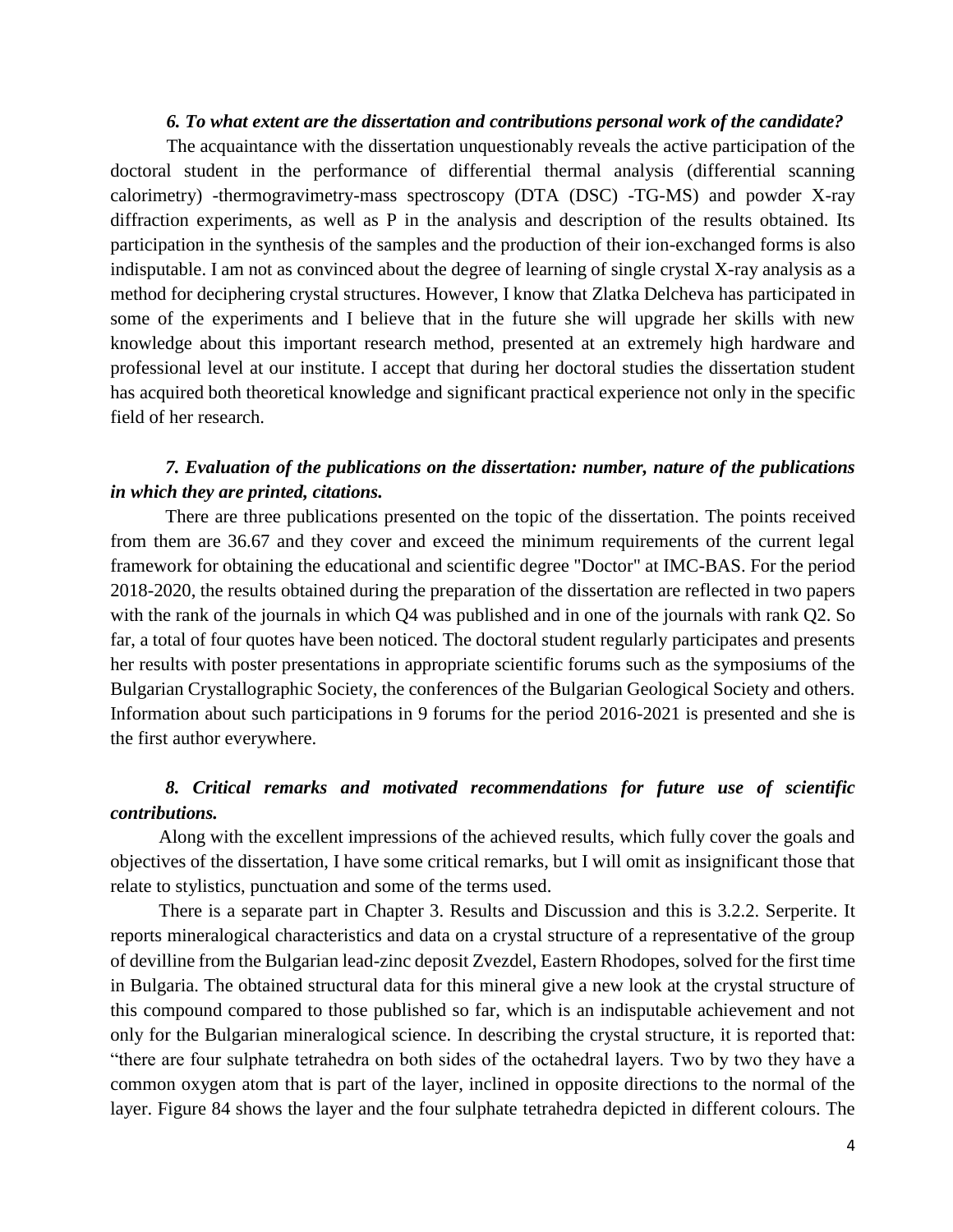impression is that the doctoral student perceives the simultaneous presence in space of two pairs of sulphate tetrahedra, each of which shares oxygen in a common peak. This is impossible due to the extremely close positioning of sulphur atoms and oxygen atoms located in the interlayer space of any two of these represented as paired polyhedra, and this is clearly understood from the bond lengths between the respective atoms presented in Table 4 of Annex 2.

It seems that the statistical distribution of each of in fact only the two sulphate tetrahedra, located one on each side of the octahedral layer relative to the normal of the same layer, is not well understood. To some extent, the established two alternative orientations for each sulphur polyhedron are implied by the incomplete colour-filled circles depicting the sulphur atoms in Figure 84. This is an indication of partial occupancy in these positions. However, the appendices do not contain information on the occupancy of the atomic positions at all, and the text does not mention anything about the methodology of their specification. Hence, the explanations for the combinations of mutual arrangement of S-tetrahedra in the structure remain unclear. In general, without belittling the achievements in this part of the dissertation, I believe that it is isolated from other studies. Correlation, interpretation of the results and their connection with those obtained for the synthetic representatives of the considered compounds are omitted or not sought. This part of the dissertation stands as an unnecessary ornament to the integrity of the rest of the work and I perceive it more as a request for future intentions of Zlatka Delcheva to develop her knowledge and skills in the direction of single crystal X-ray studies of the studied and other objects.

These comments do not affect the essence of the work in relation to the majority of the main goals and objectives. To the doctoral student Zlatka Delcheva I have the following recommendations for her future research:

- The synthetic and natural water-containing hydroxy salts with layered structure are extremely favourable for the study of phase transformations, accompanied by structural and quantitative changes that occur when heated in the range from room temperature to about 600-700 °C in connection with dehydration and dehydroxylation. Some of these processes are reversible, others are not. In this respect, their study by the Rietveld method applied to powder X-ray data of samples heated in real time (*in situ*) to these temperatures and their re-cooling to room temperature would provide new information about the products (initial, final and intermediate) of these processes, which would correlate much better with the results of thermal analyses. Additionally, this method allows for more accurate quantitative measurements, and from structural refinements important crystal chemical characteristics such as the degree of distortion of some building blocks, such as cationic polyhedra, can be investigated.

- In May 2021, the CNMMN - Commission on New Minerals and Mineral Names of the IMA - International Mineralogical Association published a list of approved by these institutions mineral symbols, which are alphabetical (Latin) abbreviations of their already established names. I recommend their use for the objects of research in the future, when they should be indicated in tables and figures (graphical images, curves of experimental results, microphotographs, etc.).